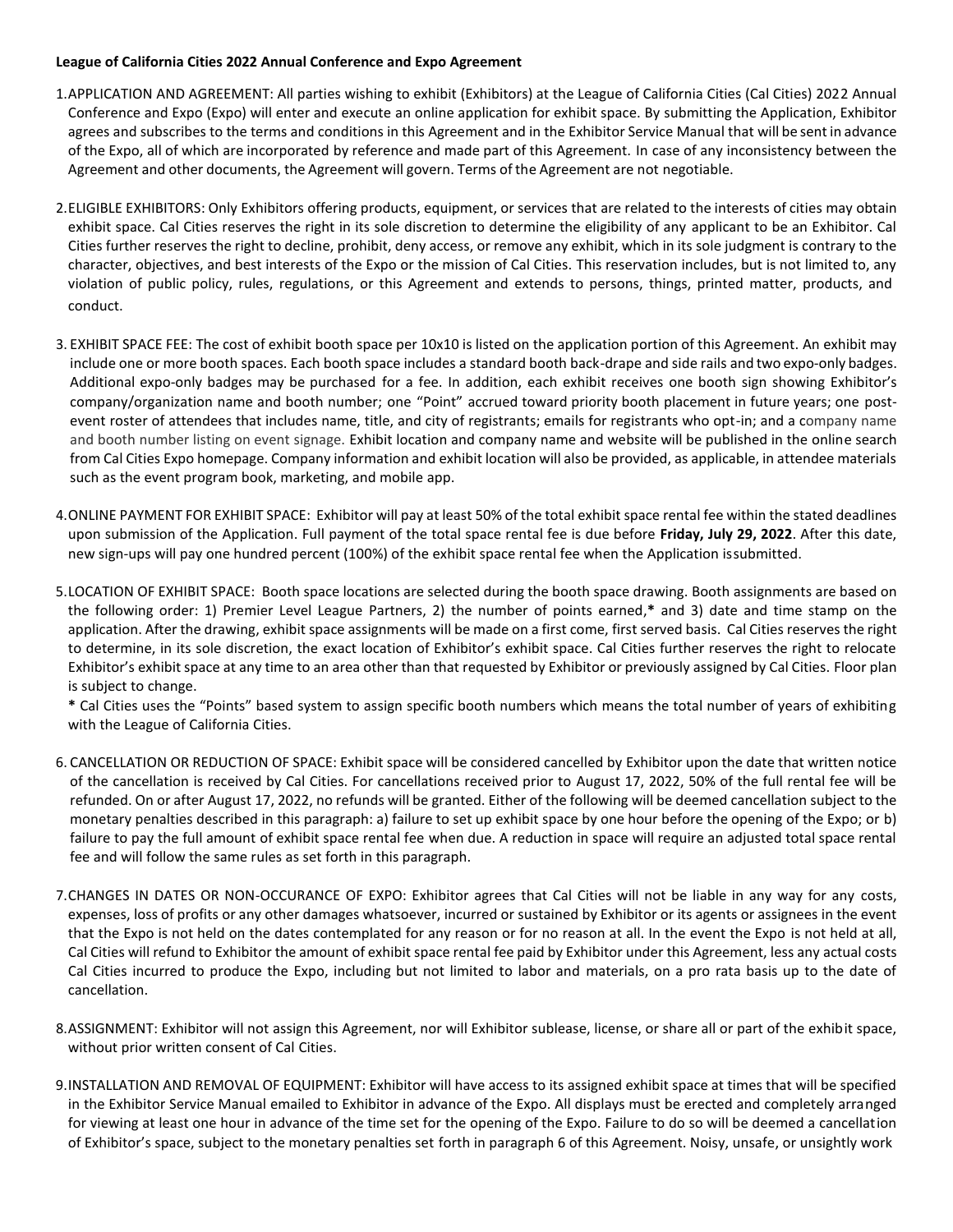in Exhibitor's booth area while the Expo is open to attendees is prohibited. Exhibitor goods/materials received at the Expo facility after the opening of the Expo will not be delivered to Exhibit space while the Expo is open. No displays may be dismantled, nor packing started, until after the official closing of the Expo. At Cal Cities' discretion, any failure to abide by this provision may result in the removal of one accrued Point earned (as stated in paragraph 3) per instance. After the official closing of the Expo, Exhibitors will remove from the Expo area all property, goods, and effects belonging to Exhibitor or caused by Exhibitor to have been brought upon the premises. Removal of all exhibits from the Expo area must occur by the time provided in the Exhibitor Service Manual. If exhibits are not removed by that time, Cal Cities will have the right to remove and dispose of such property, goods, or effects in any manner it may deem reasonable, including, but not limited to, selling them, disposing of them and storing them or causing them to be stored. Exhibitor will pay all expenses incurred by Cal Cities as the result of the Exhibitor's failure to remove the materials, including a reasonable fee for Cal Cities' time, services, labor, and materials.

- 10. OFFICIAL SERVICE CONTRACTOR: Cal Cities has contracted GES as the Official Service Contractor (OSC) for the Expo. Exhibitor will use the OSC for drayage and rigging and custom cleaning. Exhibitor will place orders for special lighting, water, gas, or other special work through the OSC. All decorating and exhibit furniture will be handled by requisition of the OSC. A schedule of prices will be included in the Exhibitor Service Manual. All Exhibitor electrical requirements must be ordered directly with the OSC.
- 11. ARRANGEMENT OF EXHIBITS: The standard booth structure has an 8' back-drape and 3' dividing sidewalls. If Exhibitor plans any special displays, Exhibitor will submit drawings for such displays in advance of the Expo for Cal Cities approval. Exhibitor will always have its exhibit space neat and orderly. Exhibitor will not be permitted to store packing crates, materials, or boxes within its assigned exhibit space during the Expo. These items must be properly marked and will be stored and returned to Exhibitor by the OSC at Exhibitor's expense. Exhibitor will mark these items for storage as soon as they are empty or otherwise ready for removal to facilitate the final preparation of the Expo for opening. Exhibitor will not do, nor permit others to do, anything that may interfere with the effectiveness or accessibility of utility, heating, ventilating, air conditioning, or fire safety systems, in the Expo facility or area. Exhibitor will not do, nor permit others to do, anything that may interfere with free access and passage in and around the exhibit space areas, in the public areas adjacent to them, or to the streets or sidewalks adjoining the Expo facility. Cal Cities retains sole discretion and authority over the placement, arrangement, and appearance of all exhibits. Exhibits that do not conform to these specifications or, in the sole discretion of Cal Cities, detract from the Expo or are objectionable, are prohibited. If the facility permits the use of balloons, Exhibitor is responsible for related costs incurred to retrieve balloons if necessary.
- 12. BOOTH OPERATION/EXHIBITOR CONDUCT: Exhibitor will confine all its activities to the space for which it has contracted. Accordingly, all Exhibitor equipment, product samples, demonstrations, and distribution ofsamples, circulars, promotional material, publications, catalogues, other literature, novelties, and souvenirs will be confined to the physical limits of the Exhibitor's space. Cal Cities prohibits gifts, prizes, products, or services containing alcohol. No lotteries, drawings, or contests of any type are permitted without advance written approval by Cal Cities. Under no circumstances may a lottery, drawing, or contest prize(s) to a single individual total more than \$520 (2022) retail value. Because of the educational nature of the Expo, no Exhibitor will engage in direct sales activities with Expo attendees or other Exhibitors within its booth space or any other location at the Annual Conference and Expo. Exhibitor will not use sound, lighting, or any other audio-visual equipment that, in Cal Cities' sole determination, annoys or disturbs adjacent Exhibitors or their patrons. Exhibitor will not use costumed people or mannequins whose appearance, behavior, or dress, in Cal Cities' sole determination, may be offensive to others. Exhibitor will not use strolling entertainment. The use of live models, performers, and similar persons for entertainment purposes or product/service demonstrations must be approved by Cal Cities in advance of the Expo. Cal Cities reserves absolute discretion and authority to restrict exhibit displays that, because of noise, methods of operation, materials, or for any other reason, become objectionable, and to prohibit or remove at Exhibitor's expense any displays, which, in Cal Cities' sole determination, detract from the general character, theme, purpose, or appearance of the Expo.

At no time shall more than one exhibitor operate within a booth. Exhibitor personnel must wear an exhibitor badge provided by Cal Cities with both the representative's name and the Exhibitor's name on the badge at all times while in attendance at the Expo. In addition, Exhibitor personnel will always have corporate identification available for inspection by Cal Cities or the official security personnel. Exhibitor will provide Cal Cities, the name and title of the individual who will attend the Expo and be designated responsible for the installation, operation, and removal of the exhibit. This individual will be authorized to enter into service contracts, as may be necessary, for which Exhibitor will be responsible. Each exhibit booth must always be staffed while the expo is open to attendees.

13. HOSPITALITY, FOOD, BEVERAGE, AND OTHER ACTIVITIES: All Exhibitor activities that involve the assembling of city officials, Expo attendees, or others in any meeting room, hotel suite, or special function room by Exhibitor for business, social, promotional, or educational purposes must be approved in writing by Cal Cities in advance of the Expo. Any distribution of food or beverages within the Expo area or at the meeting hotels or any facility used for the meeting, must be approved in writing by Cal Cities in advance of the Expo and ordered from the facility catering. Alcoholic beverages will be allowed on the Expo show floor only as part of a Cal Cities-directed event and ordered through Cal Cities.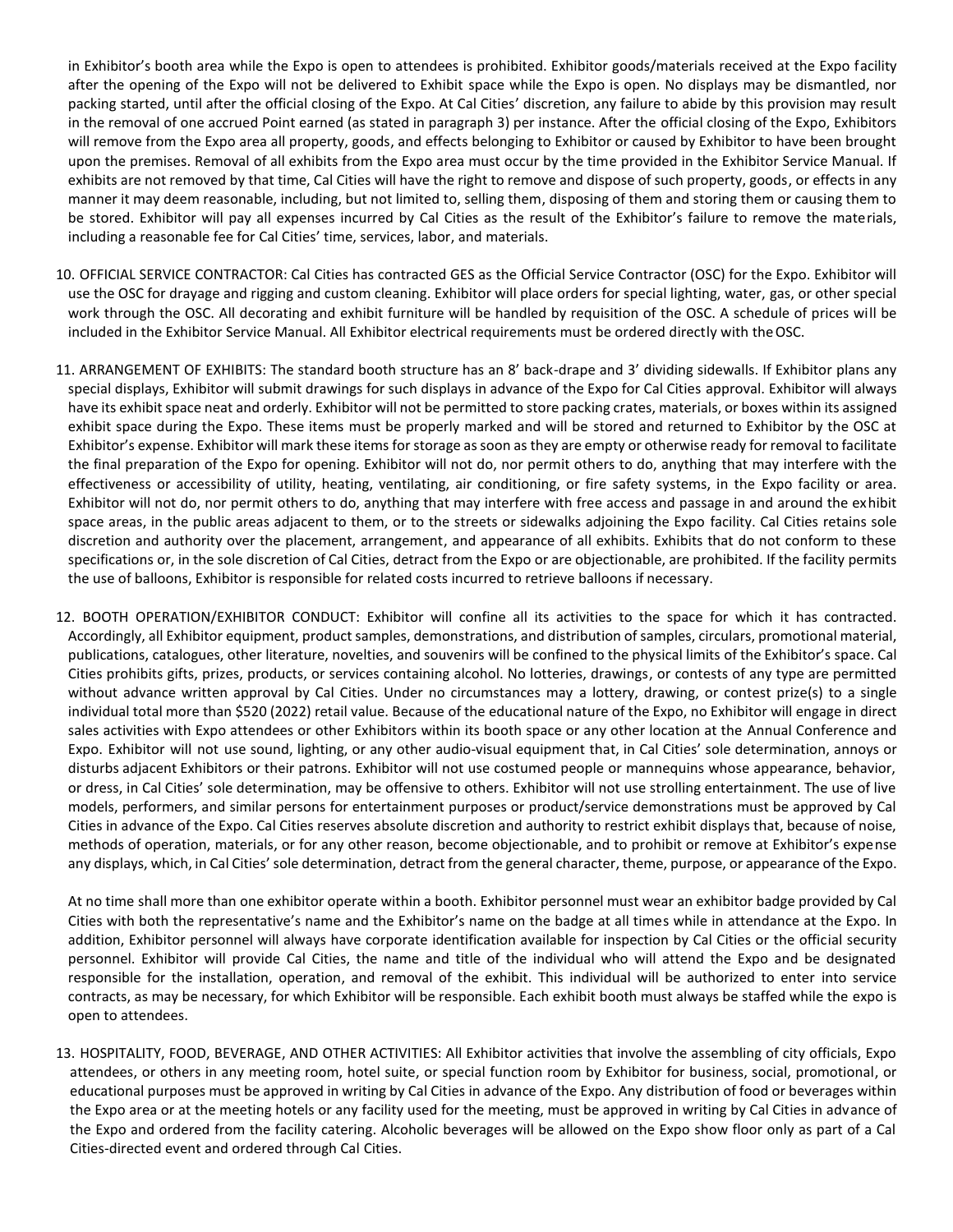- 14. CARE OF BUILDING AND EQUIPMENT: Exhibitor, its employees, volunteers, subcontractors, and agents, will not injure, deface, or damage the walls, floors, or any part of the Expo facility or any booth materials, equipment, or property of Cal Cities, another Exhibitor, contractor, or Expo facility owner. Exhibitor is fully liable for any such damage, injury, cost, or expense.
- 15. SAFETY, FIRE, AND HEALTH REGULATIONS: Exhibitor assumes and bears total responsibility for compliance with any and all local, state, and federal fire, health, and safety laws, ordinances, and regulations applicable to the installation, operation, and removal of Exhibitor's exhibit. All materials within the exhibit space must meet and comply with all Expo facility, local, state, and federal fire, electrical, plumbing, safety, health, and hazardous material requirements. Written certification ofsuch compliance must be available for inspection by Cal Cities and its OSC. Items that do not have such certification are subject to immediate removal at Exhibitor's expense.

Cal Cities is committed to protecting the health and safety of our attendees, staff, partners, exhibitors, sponsors, and contractors. As such, special precautions may be adopted to reduce the spread of COVID-19 and other communicable diseases. Cal Cities reserves the right to revise this Agreement and the Exhibitor Service Manual up and until the opening of the Expo to comply with local, state, and federal requirements and guidance. This includes, but is not limited to, revising the Expo floor plan, operating hours, capacity, and activities. If a revision is required, Cal Cities will notify Exhibitors as soon as practicable.

16. REGISTRATION: The Expo is open to registered attendees. Those permitted to attend will have official Cal Cities badges. Cal Cities will have sole control over all admissions to the Expo.

Exhibitor badges will be provided to each Exhibitor. These badges will permit access to the exhibit areas during the Expo, as well as move-in and move-out hours. Exhibitor Badges do not permit access to educational sessions, networking events, business meetings, or meeting space other than the Expo floor. Exhibit booth personnel identification will be restricted to owners, employees, volunteers, subcontractors, and agents who are staffing the exhibit booth during move-in, show hours, or move-out hours. Cal Cities reserves the right to limit the number of Exhibitor representatives present in any exhibit space and reserves the right to limit the total number of Exhibitor badges that are included with the cost of each exhibit space.

- 17. HOTEL RESERVATIONS: Reduced room rates are available for registered exhibitors on a first come, first served basis. Cal Cities will provide all paid exhibitors with a link to the exhibitor housing block as soon as it is available. Exhibitors may not reserve a room in the attendee housing block unless they have a full or one-day conference registration. Any hotel reservations in the housing blocks without a corresponding registration are subject to cancellation.
- 18. COMPLIANCE WITH LAWS: Exhibitor and its employees, volunteers, subcontractors, and agents will comply with all applicable rules, regulations, laws, and ordinances adopted or established by any governmental agency or department, including, but not limited to, all United States Custom and Import laws. Copyright laws impose strict limitations on the use of live or recorded music at certain events. No music will be allowed at the Expo unless Exhibitor demonstrates to Cal Cities satisfaction that Exhibitor is in full compliance with the copyright laws.
- 19. LIMITATION OF LIABILITY: Exhibitor agrees to make no claim against Cal Cities, its officers, directors, employees, members, volunteers, agents, invitees, guests, attendees, or representatives, for any injury to any Exhibitor, its employees, volunteers, subcontractors, agents, representatives, guests, patrons, invitees, attendees, subleases, licensees, assigns, or property, or for any loss by fire, accident, vandalism, theft, damage, delay, mechanical difficulties, labor trouble, political strife, or any cause whatsoever in connection with Exhibitor's participation in the Expo.
- 20. INDEMNIFICATION: Exhibitor agrees to indemnify, defend and hold harmless Cal Cities, its officers, directors, employees, members, volunteers, agents, invitees, guests, attendees, and representatives, from and against any and all liability, losses or damages, or any expenses or costs, including governmental charges or fines and attorney's fees and other liabilities of every kind and nature whatsoever, incurred by Cal Cities as the result of any claims, demands, damages, costs, expenses, or judgment against Cal Cities which may arise out of or in connection with: a) Exhibitor's performance or failure to perform, or alleged performance or alleged failure to perform, under the terms of this Agreement; b) the installation, removal, maintenance, use, or occupation of exhibit space or surrounding areas by Exhibitor or any of its employees, volunteers, subcontractors, agents, representatives, guests, patrons, or invitees, whether such use is authorized or not; and c) the shipment or importation by Exhibitor or any of its employees, volunteers, subcontractors, agents, representatives, guests, patrons, or invitees of any products, equipment, materials, displays, or other items for use at or in conjunction with the Expo, including items not bound for use at or in conjunction with the Expo contained in or accompanying the shipment, regardless of the intended use or destination; and d) any actual or alleged negligent or intentional acts or omissions of Exhibitor, its employees, volunteers, subcontractors, agents, representatives, subleases, licensees, assignees, guests, patrons, or invitees. Exhibitor will pay for all damages to, or loss or theft of, Cal Cities property caused by the negligence of